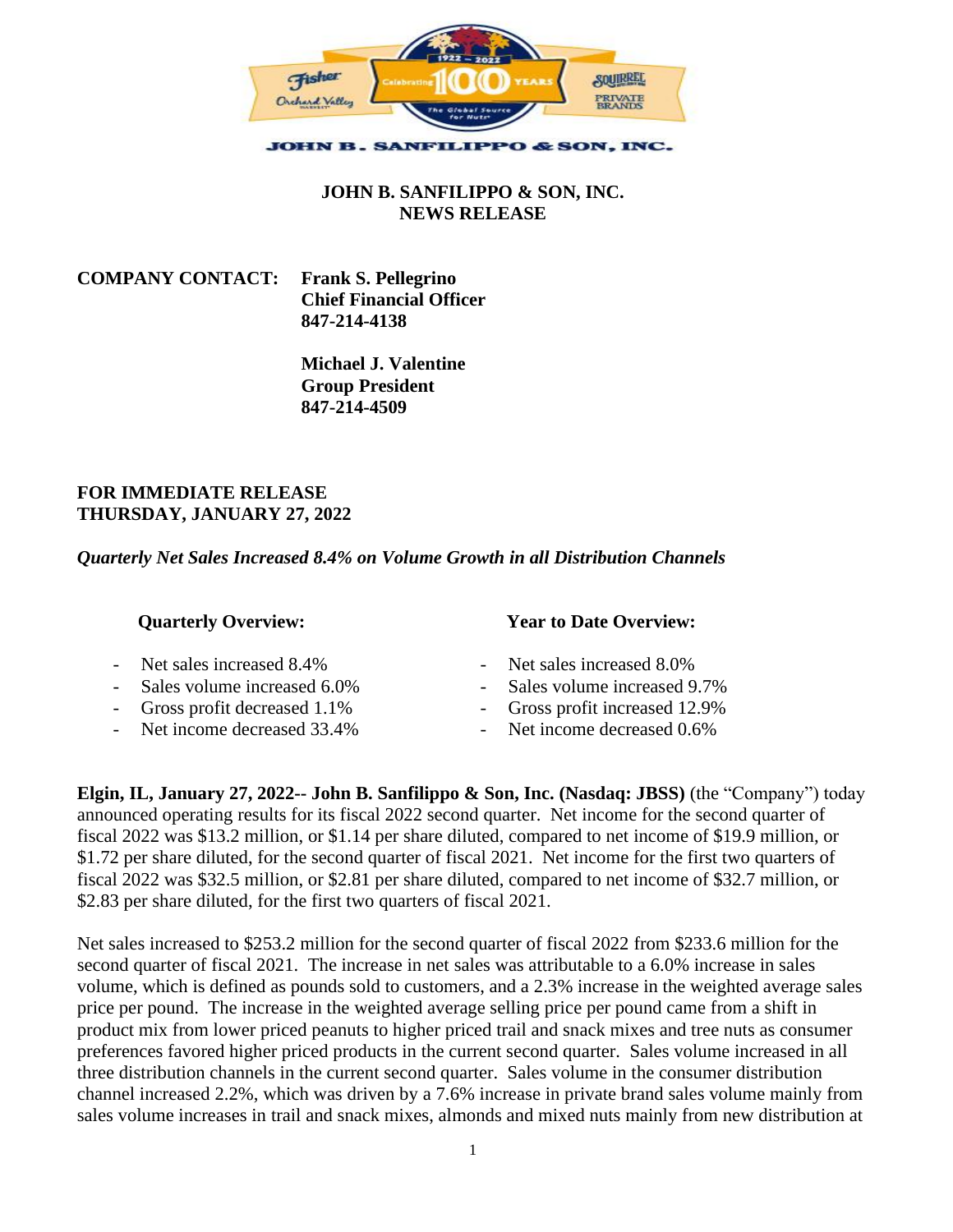existing customers, which was partially offset by a decrease in sales volume for private brand peanuts and cashews. Sales volume increases for all of our branded products except *Fisher* snack nuts also contributed to the sales volume increase in the consumer channel. Sales volume in the consumer distribution channel accounted for 75.4% of total sales volume in the current second quarter. Sales volume increased 27.1% in the commercial ingredients distribution channel mainly due to a 42.7% increase in sales volume to foodservice customers. The increase in foodservice sales volume was attributable to improved conditions in the restaurant industry from fewer COVID-19 restrictions as the Company's sales volume in this distribution channel started to return to pre – COVID-19 levels. Sales volume in the contract packaging distribution channel increased 11.4% primarily due to increased promotional and merchandising activity and increased distribution by a major customer in this channel.

Sales volume for our branded products within the consumer distribution channel changed in the quarterly comparison as follows:

| <i>Fisher</i> recipe nuts                                      | 9.6%       |
|----------------------------------------------------------------|------------|
| <b>Orchard Valley Harvest</b>                                  | 4.1%       |
| <i>Fisher</i> snack nuts (excluding discontinued product line) | $(13.7)\%$ |
| <i>Fisher</i> snack nuts (including discontinued product line) | $(45.0)\%$ |
| Southern Style Nuts                                            | 8.5%       |

The increase in sales volume for *Fisher* recipe nuts was due to increased distribution and merchandising activity at two existing grocery customers. The increase in sales volume for *Orchard Valley Harvest* was primarily driven by a sales increase at a major customer in the non-food sector, as this retailer continues to recover from COVID-19 restrictions, and new distribution at an internet retailer. These gains were partially offset by reduced merchandising activity and item discontinuance at a mass merchandising retailer. The *Fisher* snack nuts sales volume decrease was due to the discontinuance of our inshell peanut product line, which occurred in the fourth quarter of fiscal 2021, and a seasonal rotation at a club store that did not repeat in the current second quarter. The sales volume increase for *Southern Style Nuts* came from increased promotional activity at a current club store customer.

For the first two quarters of fiscal 2022, net sales increased to \$479.5 million from \$443.8 million for the first two quarters of fiscal 2021. The increase in net sales was primarily attributable to 9.7% increase in sales volume. The increase in net sales from the sales volume increase was partially offset by a 1.5% decrease in the weighted average selling price per pound for our products. The decline in the weighted average selling price resulted from a decline in commodity acquisition costs for all major tree nuts except cashews. For the first two quarters of fiscal 2022, sales volume increased in all three of our distribution channels. Sales volume increased in the consumer distribution channel by 7.2% primarily from a 13.6% increase in private brand sales volume driven by sales volume increases for trail and snack mixes and mixed nuts mainly from new distribution at existing customers, which was partially offset by decreases in sales volume for private brand peanuts and a sales volume decline for our *Fisher* snack nuts for the same reasons cited in the quarterly comparison. Sales volume increased 32.0% in the commercial ingredients distribution channel mainly as a result of a 45.2% increase in sales volume in our foodservice business for the same reason cited above in the quarterly comparison. Sales volume in the contract packaging distribution channel increased 3.8% for the same reasons cited in the quarterly comparison which was partially offset by promotional activity by the same customer that did not recur in the current year first quarter.

Gross profit decreased \$0.6 million, or 1.1%, for the second quarter of fiscal 2022 compared to the second quarter of fiscal 2021. Gross profit margin, as a percentage of net sales, decreased to 20.6% for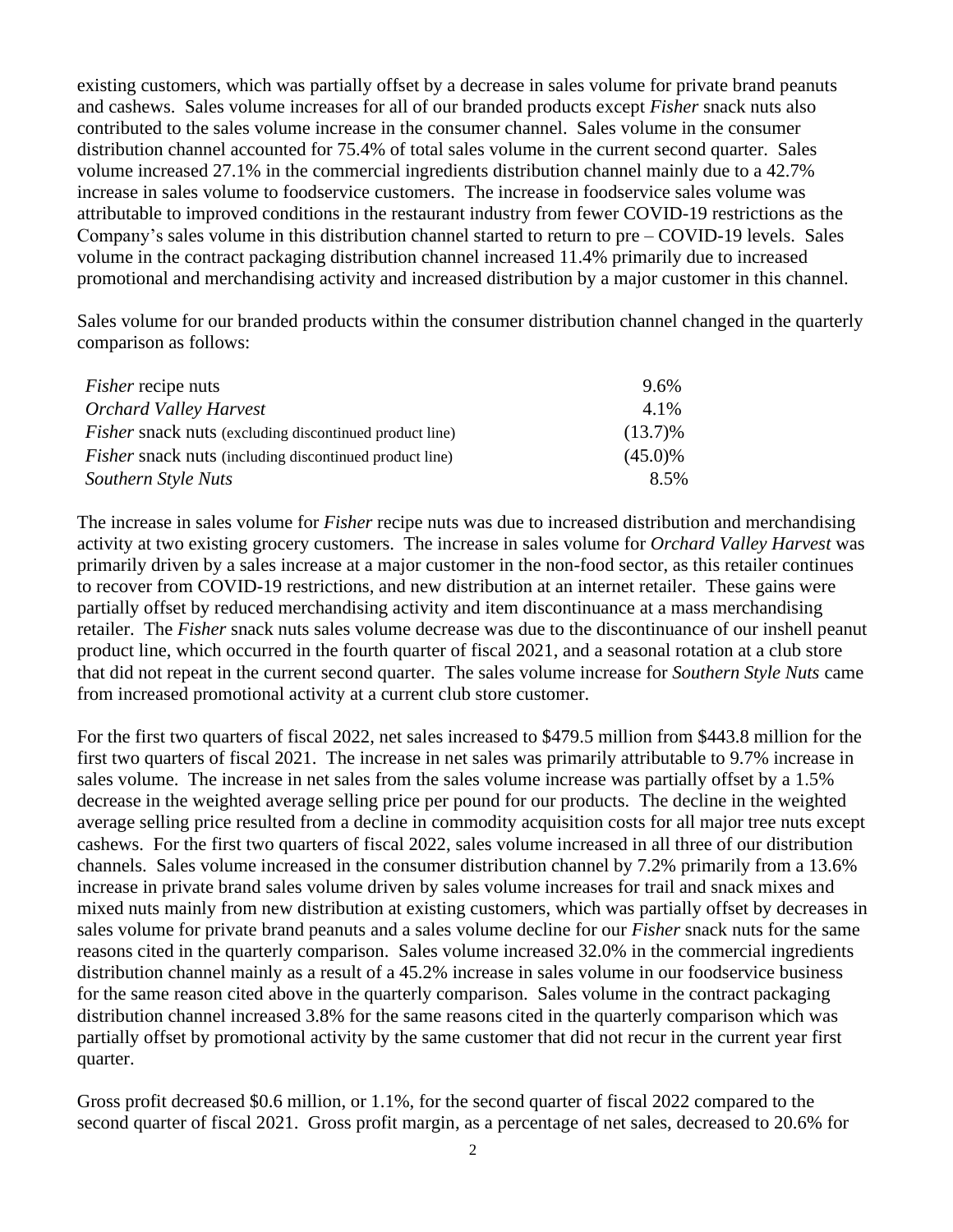the second quarter of fiscal 2022 from 22.6% for the second quarter of fiscal 2021. The decreases in gross profit and gross profit margin were mainly attributable to manufacturing scheduling inefficiencies due to the current supply chain issues, and inflationary cost increases including labor, freight and manufacturing supplies, which were largely offset by increased sales volume.

In the year-to-date comparison, gross profit increased \$11.9 million, and gross profit margin increased to 21.7% for the first two quarters of fiscal 2022 from 20.8% for the first two quarters of fiscal 2021. The increases in gross profit and gross profit margin were primarily attributable to lower commodity acquisition costs for all major tree nuts except cashews and increased sales volume, which were partially offset by the manufacturing inefficiencies and inflationary cost increases noted above in the quarterly comparison.

Total operating expenses increased \$9.0 million, and total operating expenses, as a percentage of net sales, increased to 13.4% from 10.7% in the quarterly comparison. The increase in operating expenses resulted mainly from an approximately \$3.0 million increase in advertising, consumer insight research and related consulting expenses as we continue to reinvent and reinvigorate our brands. An increase in freight expense of approximately \$1.9 million and an increase in payroll and a payroll-related expenses of approximately \$0.5 million also contributed to the increase in total operating expenses. The prior year's second quarter also included an insurance settlement gain of \$2.3 million that did not reoccur in the current quarter.

Total operating expenses for the first two quarters of fiscal 2022 increased \$13.0 million, and total operating expenses, as a percentage of net sales, increased to 12.2% from 10.2%. The increase in total operating expenses was mainly due to the same reasons cited in the quarterly comparison. The insurance settlement gain that occurred in the second quarter of the prior year was offset by the gain from the sale of our Garysburg, North Carolina facility that occurred in the first quarter of the current fiscal year.

Interest expense for the current second quarter increased slightly as compared to the second quarter of fiscal 2021 due to higher average short-term debt levels. For the first two quarters of fiscal 2022, interest expense decreased slightly due to a reduction in our weighted average interest rate.

The total value of inventories on hand at the end of the second quarter of fiscal 2022 increased 15.0% compared to the total value of inventories on hand at the end of the second quarter of fiscal 2021 due to higher commodity acquisition costs for almost all tree nuts, peanuts, dried fruit and other raw materials, which were partially offset by lower on hand quantities of inshell pecans and cashews. The weighted average cost per pound of raw nut and dried fruit input stocks on hand at the end of the second quarter of fiscal 2022 increased 24.4% compared to the weighted average cost per pound at the end of the second quarter of fiscal 2021. The increase in the weighted average cost per pound of raw nut and dried fruit input stocks was attributable to higher commodity acquisition costs for almost all input stock items, which was offset in part by lower on hand quantities of inshell pecans and cashews.

"I am pleased to report that we continue to deliver strong net sales and volume growth in this unprecedented operating environment. We reported sales volume growth for a majority of our brands, in all our distribution channels and in our e-commerce initiatives. In addition, our commercial ingredients and contract packaging channels continue to recover from the impact of COVID-19 as sales volume in these channels has approached pre-pandemic levels. However, inefficiencies from supply chain issues, higher than anticipated inflationary input costs and labor shortages had a negative impact on our profitability as they outpaced our pricing actions in respect to timing. All our pricing actions are expected to be fully implemented by the early part of the third quarter which are intended to significantly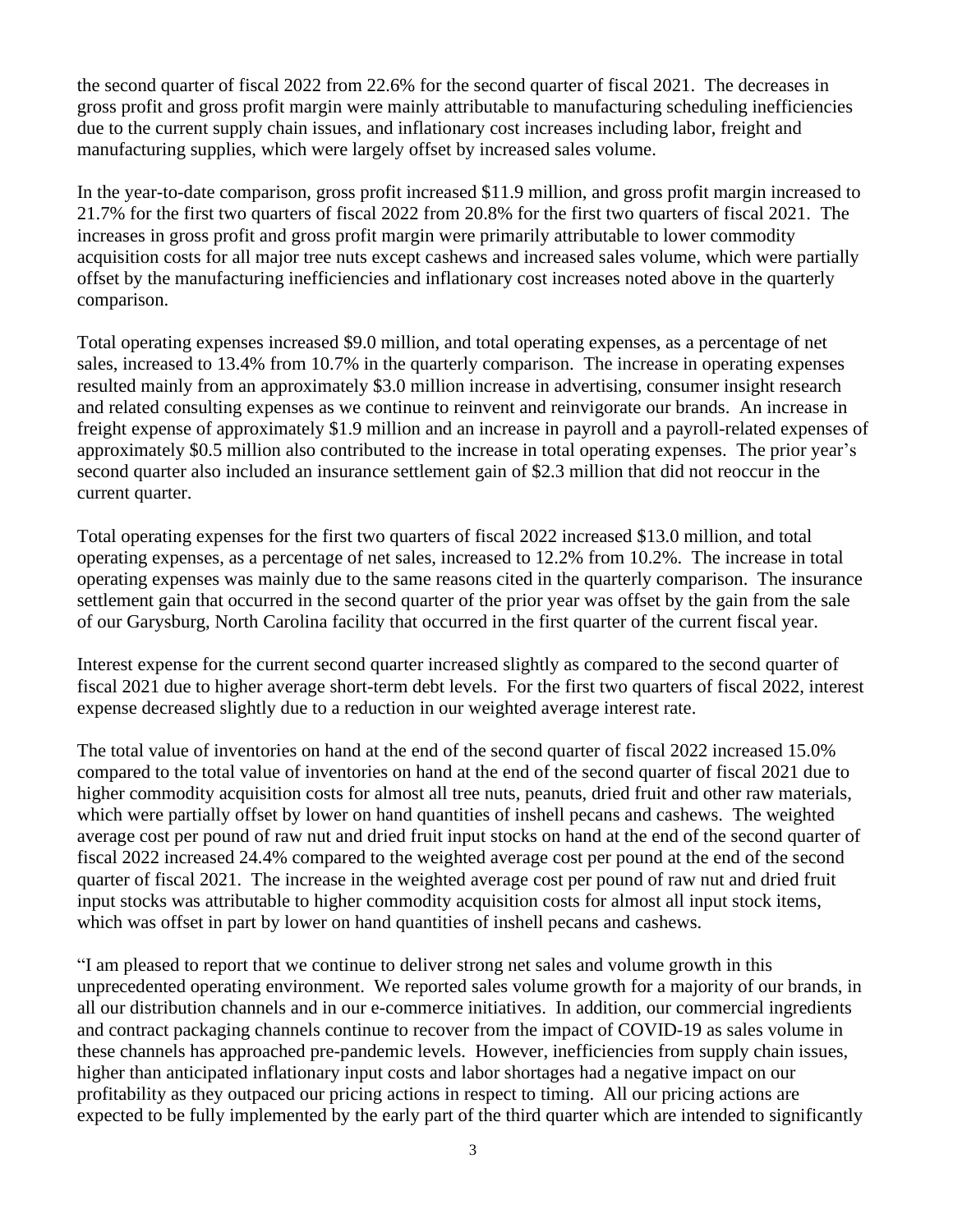offset inflationary input costs that we have incurred or expect to incur. However, additional pricing action may be required if these inflationary costs exceed our current expectations as we continue to review pricing with our customers on a regular basis," noted Jeffrey Sanfilippo, Chief Executive Officer. "In order to maintain our high service levels and ensure store shelves were stocked during the holiday season, we incurred approximately \$1.9 million in temporary incremental payroll costs as we paid an enhanced wage rate to our plant and distribution employees during the holiday season and incurred additional freight surcharges to ensure our products were delivered on time. I am very grateful and proud of our team members who worked long hours to ensure all customer orders were satisfied in such a challenging time. In respect to pound volume growth at retail, our brands had mixed results according to IRi Total U.S. - Multi Outlet market data in the quarterly comparison. *Fisher* recipe nut pound volume declined less than 1%, while pound volume for the total recipe nut category decreased 4.2%. The slight decline in *Fisher* recipe nut pound volume was primarily attributable to a decline in sales velocity. *Orchard Valley Harvest* pound volume decreased 2.4% mainly from item discontinuance at a mass retailer. The pound volume for the total produce category increased 2.3%. *Fisher* snack nut pound volume decreased 24.6%, while pound volume for the total snack nut category decreased 2.8%. The decrease in pound volume for *Fisher* snack nuts was attributable to the factors that led to the sales volume decrease discussed above. *Southern Style Nuts* pound volume increased 6.7% primarily due to the factors that led to the sales volume increase discussed above, while pound volume for the total trail and snack mix category increased 10.2%," Mr. Sanfilippo stated. "Finally, we continue to focus on our long-term strategic plan by investing in our brands and customers and exploring potential acquisitions, and we began to see the impact of our new brand strategy in the current second quarter," concluded Mr. Sanfilippo.

The Company will host an investor conference call and webcast on Friday, January 28, 2022, at 10:00 a.m. Eastern (9:00 a.m. Central) to discuss these results. To participate in the call via telephone, dial 1-844-536-5471 from the U.S. or 1-614-999-9317 internationally and enter conference ID number 4284207. This call is being webcast by Notified and can be accessed at the Company's website at [www.jbssinc.com.](file://///CORP.JBSSINC.COM/Private/Users/mvalentine/ACCOUNTING/fy%202018/q2%2018/pr%20and%20q/www.jbssinc.com)

Some of the statements in this release are forward-looking. These forward-looking statements may be generally identified by the use of forward-looking words and phrases such as "will", "intends", "may", "believes", "anticipates", "should" and "expects" and are based on the Company's current expectations or beliefs concerning future events and involve risks and uncertainties. Consequently, the Company's actual results could differ materially. The Company undertakes no obligation to update publicly or otherwise revise any forward-looking statements, whether as a result of new information, future events or other factors that affect the subject of these statements, except where expressly required to do so by law. Among the factors that could cause results to differ materially from current expectations are: (i) sales activity for the Company's products, such as a decline in sales to one or more key customers (of branded products, private label products or otherwise), or to customers generally, in some or all channels, a change in product mix to lower price products, a decline in sales of private brand products or changing consumer preferences including a shift from higher margin products to lower margin products; (ii) changes in the availability and costs of raw materials and ingredients and the impact of fixed price commitments with customers; (iii) the ability to pass on price increases to customers if commodity costs rise and the potential for a negative impact on demand for, and sales of, our products from price increases; (iv) the ability to measure and estimate bulk inventory, fluctuations in the value and quantity of the Company's nut inventories due to fluctuations in the market prices of nuts and bulk inventory estimation adjustments, respectively; (v) the Company's ability to appropriately respond to, or lessen the negative impact of, competitive and pricing pressures including competition in the recipe nut category;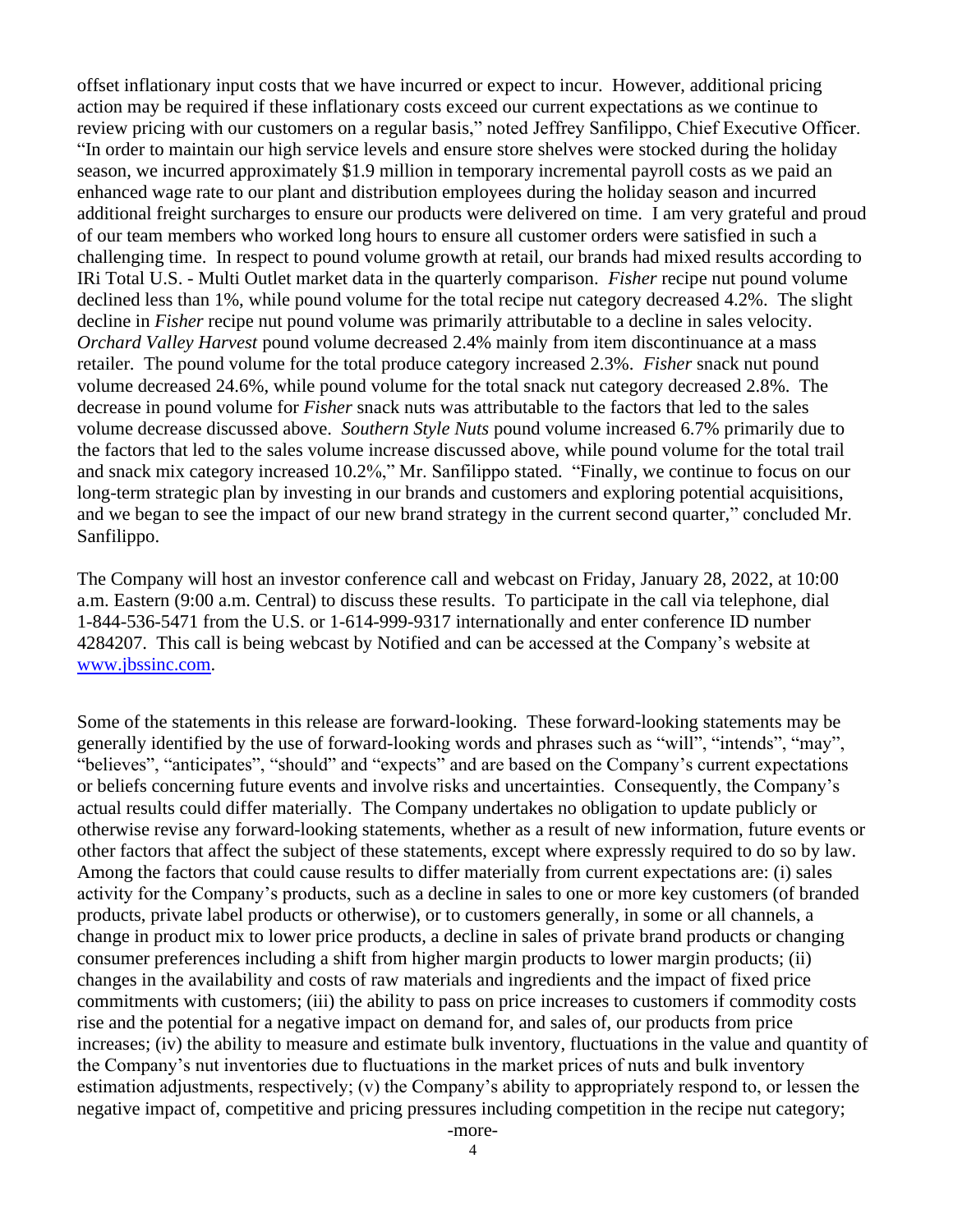(vi) losses associated with product recalls, product contamination, food labeling or other food safety issues, or the potential for lost sales or product liability if customers lose confidence in the safety of the Company's products or in nuts or nut products in general, or are harmed as a result of using the Company's products; (vii) the ability of the Company to control costs (including inflationary costs) and manage shortages in areas such as transportation and labor; (viii) uncertainty in economic conditions, including the potential for inflation or economic downturn, particularly in light of COVID-19; (ix) the timing and occurrence (or nonoccurrence) of other transactions and events which may be subject to circumstances beyond the Company's control; (x) the adverse effect of labor unrest or disputes, litigation and/or legal settlements, including potential unfavorable outcomes exceeding any amounts accrued; (xi) losses due to significant disruptions at any of our production or processing facilities or employee unavailability due to labor shortages, illness or quarantine; (xii) the ability to implement our Strategic Plan, including growing our branded and private brand product sales and expanding into alternative sales channels; (xiii) technology disruptions or failures; (xiv) the inability to protect the Company's brand value, intellectual property or avoid intellectual property disputes; (xv) our ability to manage the impacts of changing weather patterns on raw material availability due to climate change and (xvi) the ability of the Company to respond to or manage the outbreak of COVID-19 or other infectious diseases and the various implications thereof.

John B. Sanfilippo & Son, Inc. is a processor, packager, marketer and distributor of nut and dried fruit based products that are sold under a variety of private brands and under the Company's *Fisher®, Orchard Valley Harvest®, Squirrel Brand®*, *Southern Style Nuts®* and *Sunshine Country®* brand name.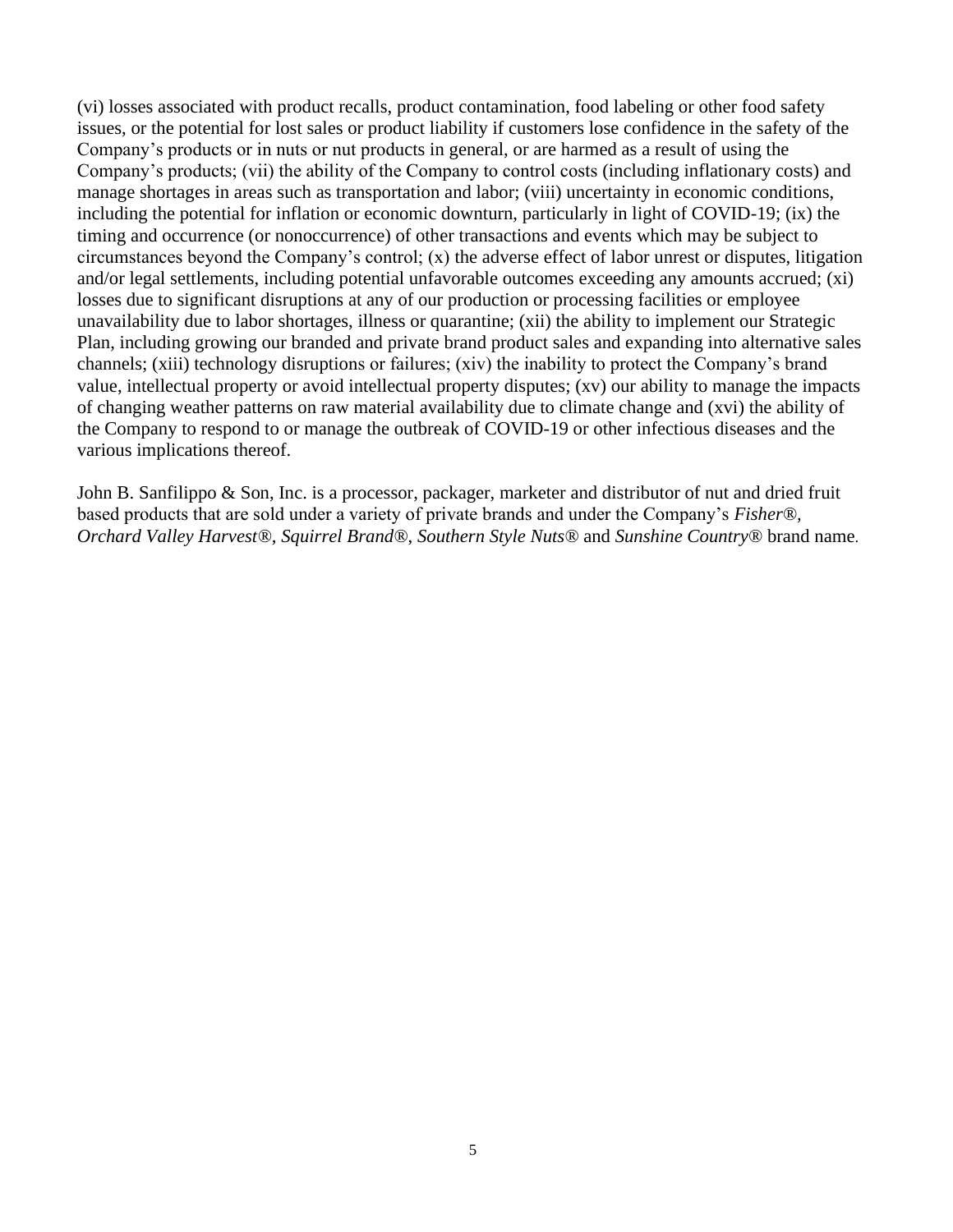## **JOHN B. SANFILIPPO & SON, INC. CONDENSED CONSOLIDATED STATEMENTS OF OPERATIONS**

(Unaudited) (Dollars in thousands, except earnings per share)

|                                       |                      | <b>For the Quarter Ended</b> |                      |            | For the Twenty-six Weeks Ended |            |                      |            |  |
|---------------------------------------|----------------------|------------------------------|----------------------|------------|--------------------------------|------------|----------------------|------------|--|
|                                       | December 23,<br>2021 |                              | December 24,<br>2020 |            | December 23,<br>2021           |            | December 24,<br>2020 |            |  |
| Net sales                             | \$                   | 253,207                      | \$                   | 233,575    | \$                             | 479,536    | \$                   | 443,848    |  |
| Cost of sales                         |                      | 200,977                      |                      | 180,780    |                                | 375,503    |                      | 351,721    |  |
| Gross profit                          |                      | 52,230                       |                      | 52,795     |                                | 104,033    |                      | 92,127     |  |
| Operating expenses:                   |                      |                              |                      |            |                                |            |                      |            |  |
| Selling expenses                      |                      | 23,567                       |                      | 17,694     |                                | 41,312     |                      | 29,778     |  |
| Administrative expenses               |                      | 10,401                       |                      | 7,305      |                                | 19,470     |                      | 15,680     |  |
| Gain on sale of facility, net         |                      |                              |                      |            |                                | (2, 349)   |                      |            |  |
| Total operating expenses              |                      | 33,968                       |                      | 24,999     |                                | 58,433     |                      | 45,458     |  |
| Income from operations                |                      | 18,262                       |                      | 27,796     |                                | 45,600     |                      | 46,669     |  |
| Other expense:                        |                      |                              |                      |            |                                |            |                      |            |  |
| Interest expense                      |                      | 420                          |                      | 376        |                                | 791        |                      | 826        |  |
| Rental and miscellaneous expense, net |                      | 323                          |                      | 365        |                                | 671        |                      | 797        |  |
| Other expense                         |                      | 619                          |                      | 629        |                                | 1,237      |                      | 1,259      |  |
| Total other expense, net              |                      | 1,362                        |                      | 1,370      |                                | 2,699      |                      | 2,882      |  |
| Income before income taxes            |                      | 16,900                       |                      | 26,426     |                                | 42,901     |                      | 43,787     |  |
| Income tax expense                    |                      | 3,653                        |                      | 6,541      |                                | 10,405     |                      | 11,090     |  |
| Net income                            | \$                   | 13,247                       | \$                   | 19,885     | \$                             | 32,496     | \$                   | 32,697     |  |
| Basic earnings per common share       | \$                   | 1.15                         | \$                   | 1.73       | \$                             | 2.82       | \$                   | 2.85       |  |
| Diluted earnings per common share     | \$                   | 1.14                         | \$                   | 1.72       | \$                             | 2.81       | \$                   | 2.83       |  |
| Cash dividends declared per share     | \$                   |                              | \$                   |            | \$                             | 3.00       | \$                   | 2.50       |  |
| Weighted average shares outstanding   |                      |                              |                      |            |                                |            |                      |            |  |
| -- Basic                              |                      | 11,531,844                   |                      | 11,493,759 |                                | 11,525,730 |                      | 11,485,523 |  |
| -- Diluted                            |                      | 11,576,656                   |                      | 11,533,526 |                                | 11,582,642 |                      | 11,542,057 |  |